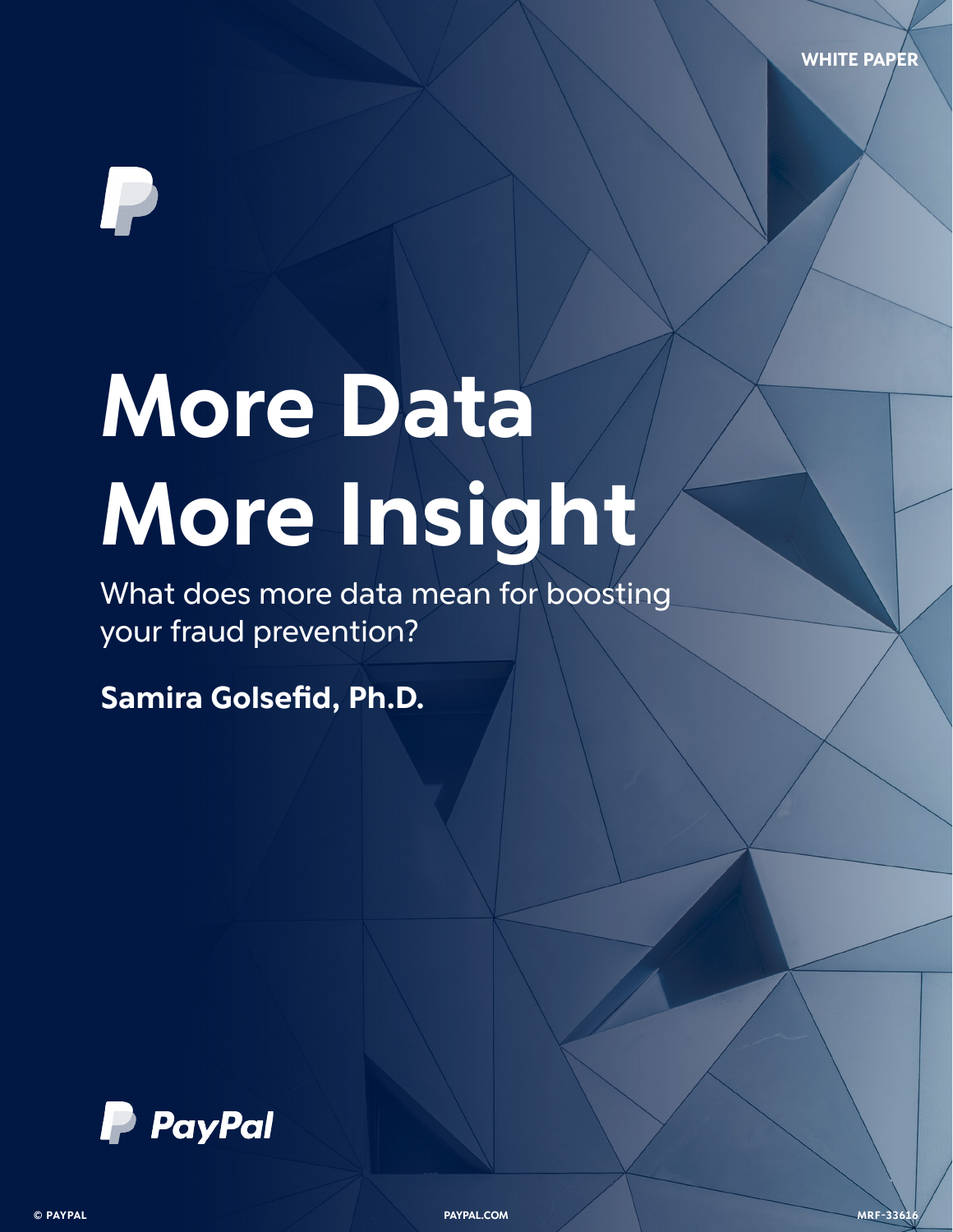

| <b>Contents</b>                      |                  |
|--------------------------------------|------------------|
| <b>Overview</b>                      | <sup>3</sup>     |
| <b>Machine Learning Flow</b>         | $\blacktriangle$ |
| <b>What Kind Of Data Do We Need?</b> |                  |
| <b>How Much Data Do We Need?</b>     | <b>16</b>        |
| <b>Conclusion</b>                    |                  |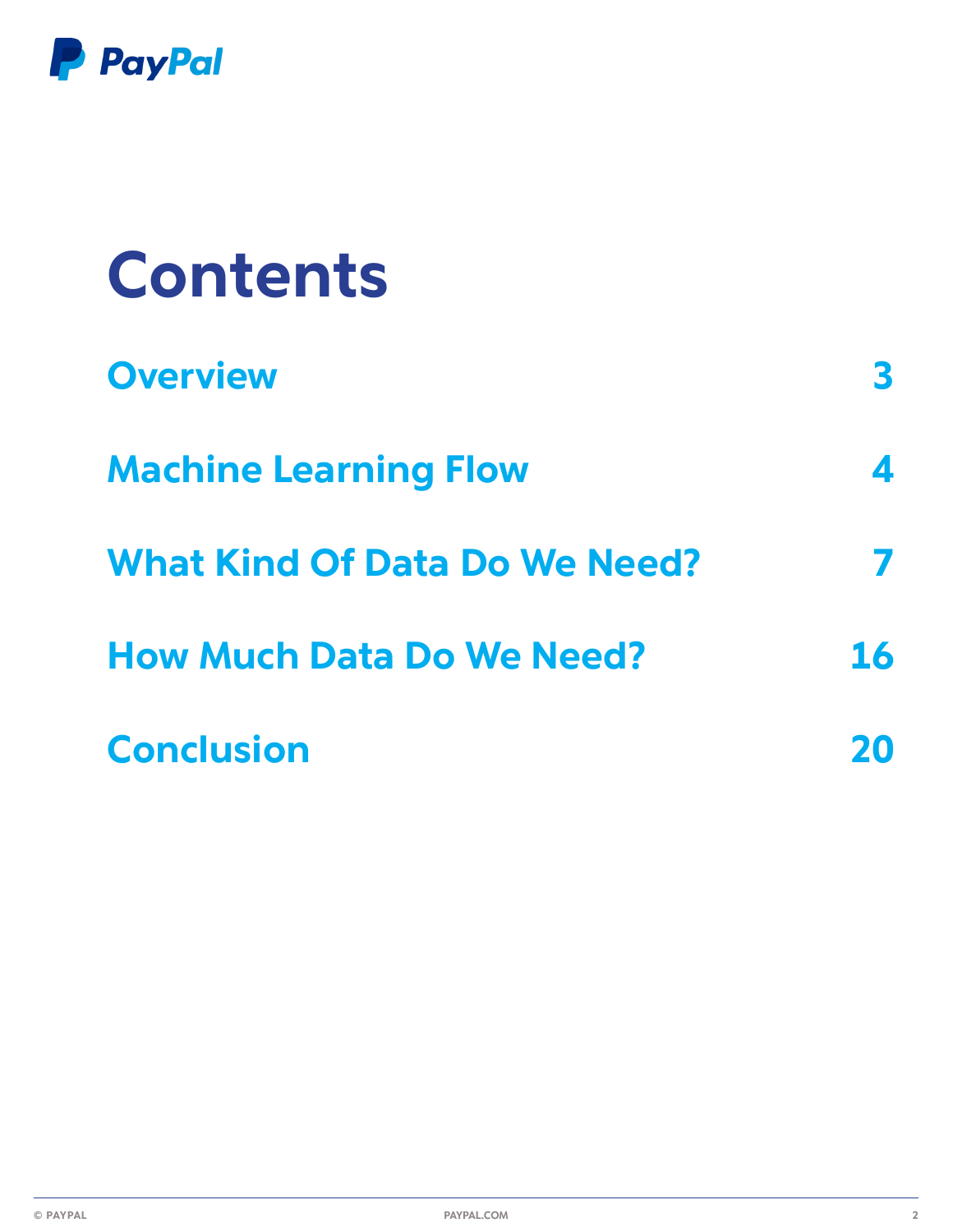

## **Overview**

At PayPal, we often talk about the need for machine learning-powered systems to combat a new wave of sophisticated digital fraud. But what are the requirements for using machine learning? In this paper, we will briefly review common fraud use cases and typical data fields that we need for each of these use cases. We will also discuss the impact that size and volume of data has in creating a powerful model that helps us detect fraud patterns and we will summarize the minimum data requirements to start machine learning modeling.

In the first section of this paper, we will cover the general machine learning flow. In the next section, we will explain what kind of input data is needed to build a machine learning model and will present the type of data and resources for solving different fraud uses cases. In the third section, we will describe several factors that impact the performance of the machine learning process, such as the size of the data set, the number of bad behaviors, the time frame, and the rate of data flow.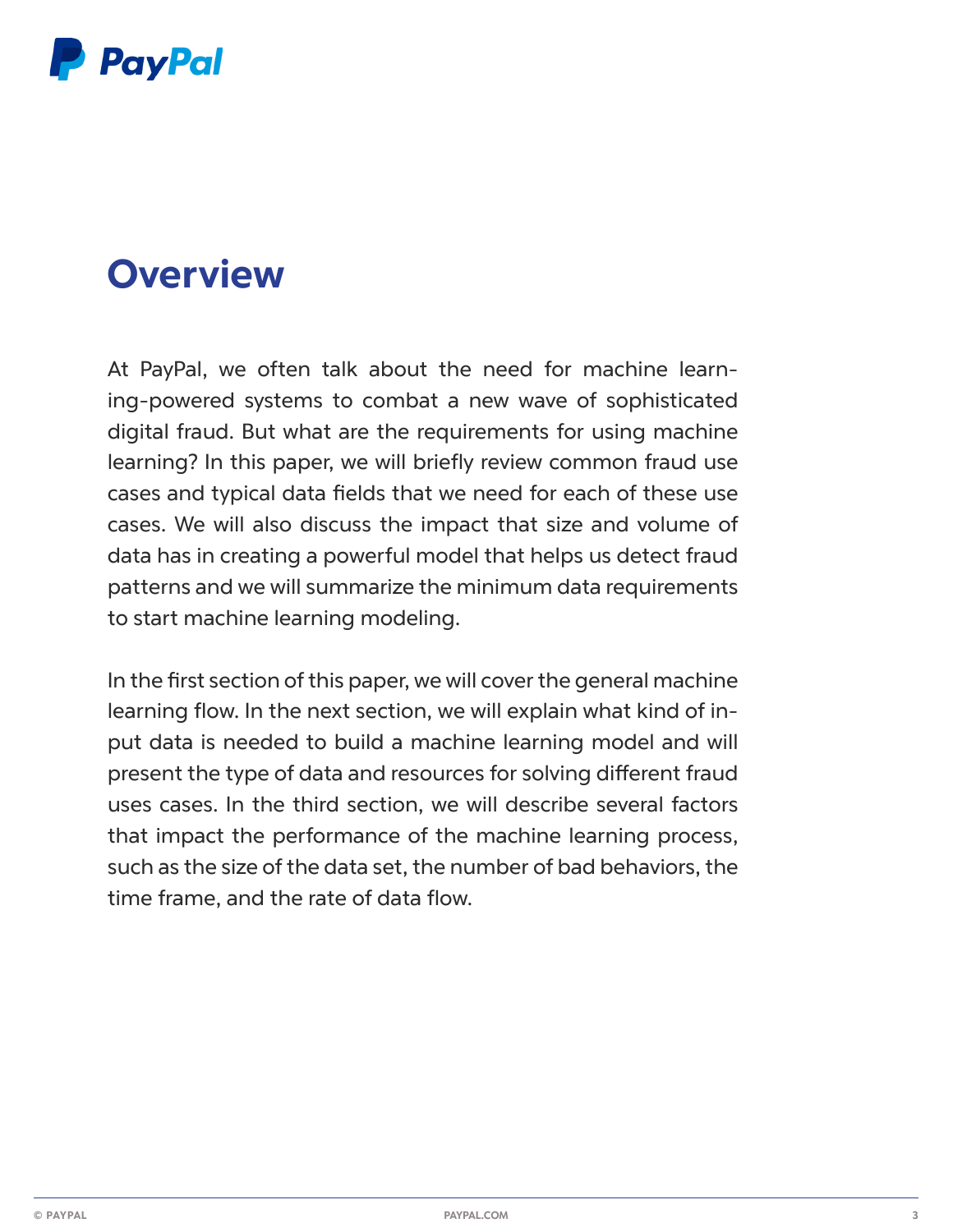

## **Machine Learning Flow**

Machine learning is an algorithm or model that learns patterns in a historical data set and then predicts similar patterns in a new data set. At PayPal, we use both rules and machine learning models to help predict fraudulent behaviors. Rules help us detect scenarios that frequently occur, such as "decline transactions in a specific region." They can also be extracted from historical data, for example as "decline a transaction if the number of bad transactions per device related to this transaction is more than 10 in the past month."

When the number of scenarios increases significantly, and the patterns become more complex, machine learning offers a more practical approach. It enables us to create algorithms to process large datasets with many variables and help find correlations with different features. Machine learning is faster, can cope with structured and unstructured data, and is easy to retrain and update with the latest data. There's also less manual work involved, helping reduce operational costs.

Machine learning is essentially a subset of artificial intelligence that enables us to learn without explicitly defined conditions with predefined rules. The machine learning models need to be taught what the pattern of bad behavior is to be able to expose that to the new data. For example, for detecting fraudulent transactions, it would mean that instead of setting up precise rules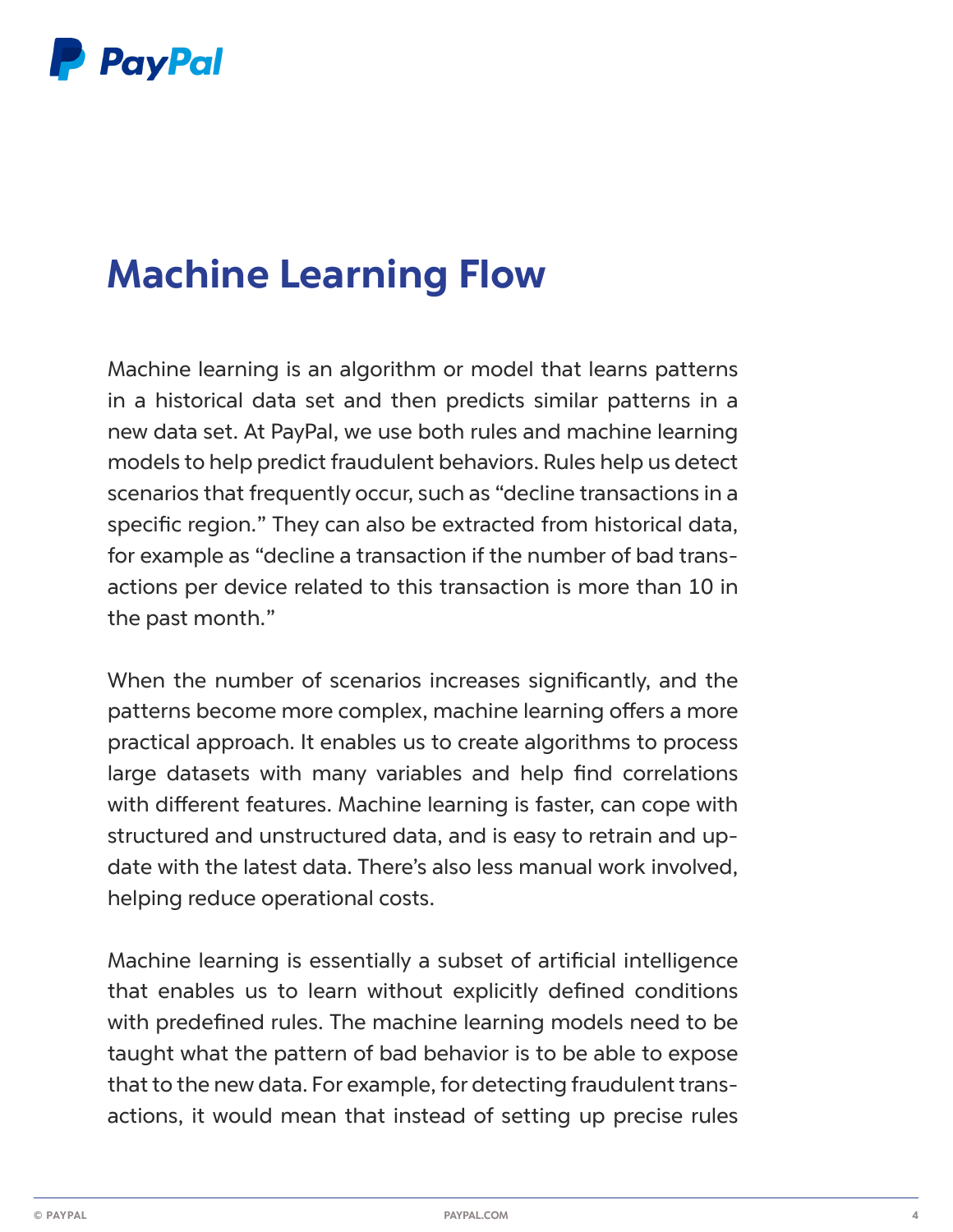

for what constitutes a fraudulent transaction, data scientists can feed a machine learning algorithm thousands of examples of good and bad transactions. The machine learning model then finds patterns in these transactions and uses those patterns to identify future bad behaviors.



Figure 1: General Machine Learning Flow

A machine learning system has three main elements:

- **Input Data:** A wide variety of data can be used as an input for machine learning purposes. For fraud-related use cases, we may use a wide variety of data, including device, IP, email, phone, address, and transaction data.
- **• Learning Process**: There are two main approaches in training a machine learning model: supervised and unsupervised learning. In supervised learning, observations contain input/ output pairs. These sample pairs are used to "train" a machine learning system to recognize specific patterns for correlating inputs to outputs. In unsupervised learning, those labels are omitted. In this form of machine learning, rather than being "trained" with sample data, the machine learning system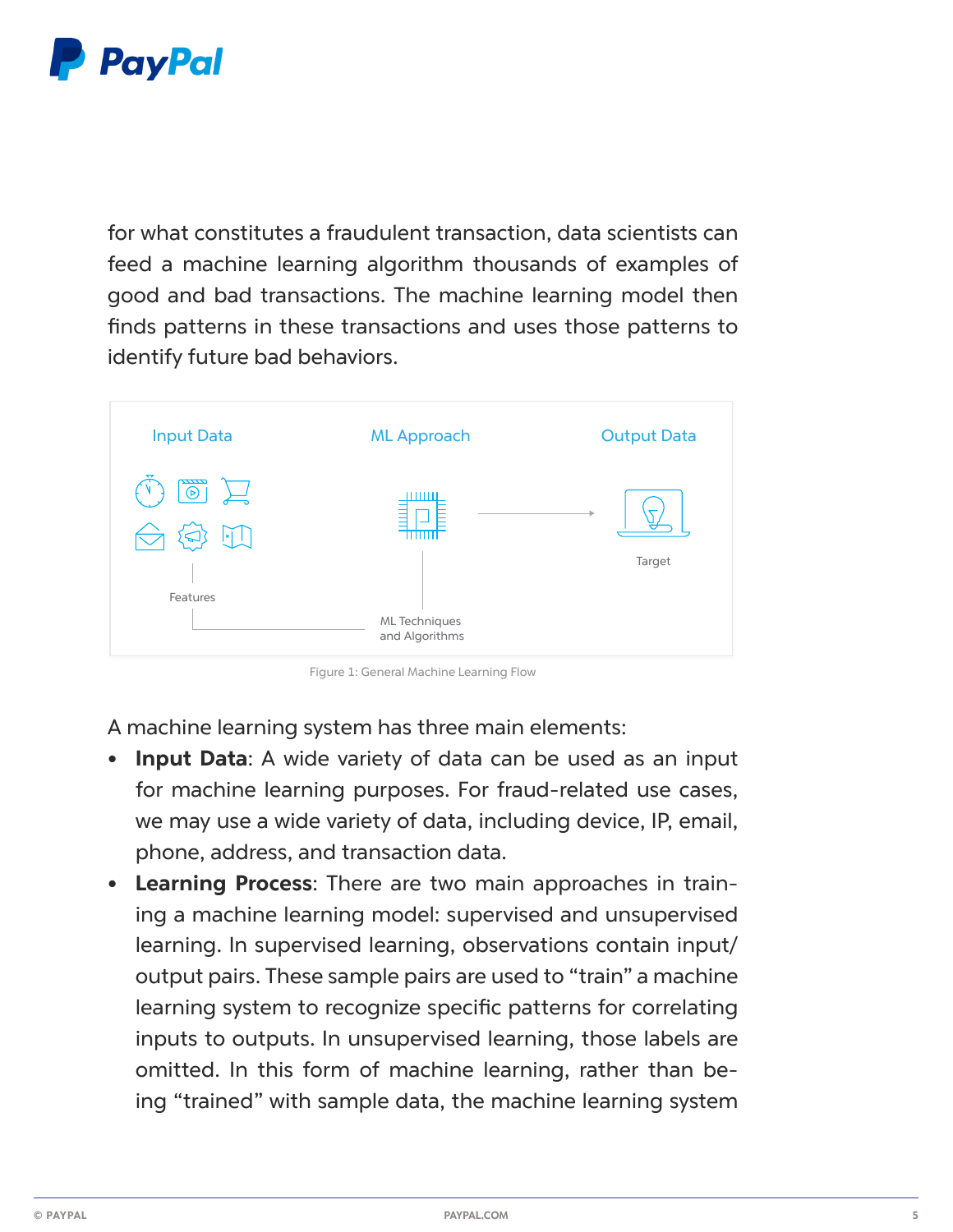

finds structures and patterns in the data on its own. Supervised machine learning models are used more commonly to respond to a whole range of fraud domain use cases.

**• Output Data**: Machine learning can be used to deliver results that are either predictive or prescriptive (suggesting an action) — provided as a report or integrated response into other enterprise systems. For instance, to decline or approve transactions as a result of running the machine learning model.

In the next sections, we will describe what kind of data is required when building a machine learning model for different fraud use cases.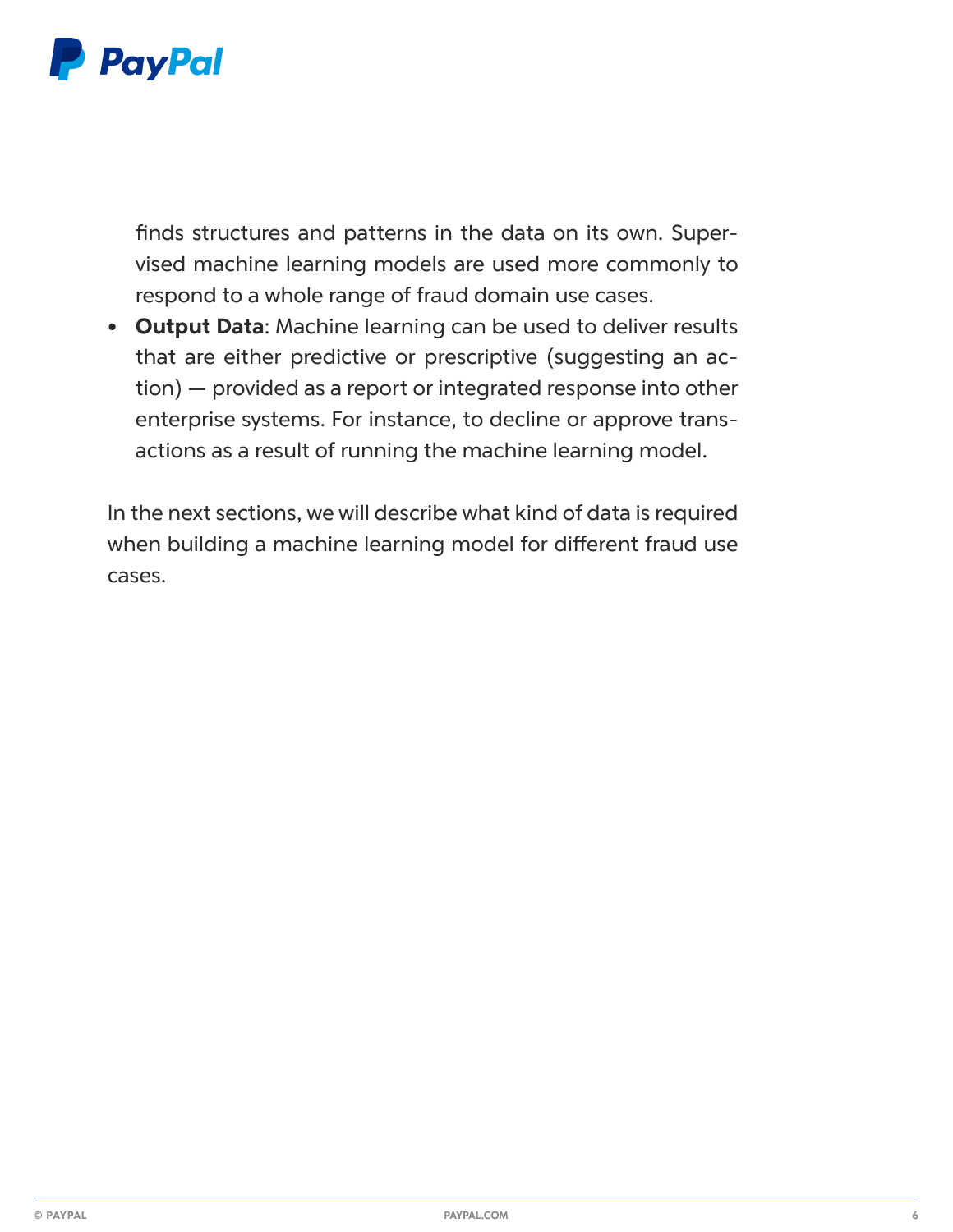

## **What Kind Of Data Do We Need?**

Fraud is continuously evolving and threatens companies in different ways. The main question here is, "what kind of data do we need to build a machine learning model for different fraud use cases?" In this section, we will review common types of fraud and what kind of data we need.

#### **New Account Origination**

New Account Origination (NAO) is one of the fastest-growing types of fraud. NAO fraud occurs when a fraudster uses stolen credentials or creates fictitious identities to open a new bank or credit card account, submit an application, or request a quote for a loan, insurance, or other virtual products. This type of fraud can result in stolen funds, products, and lost revenue. Fake accounts can be opened either by using stolen credentials (third-party fraud<sup>1</sup>) or by creating fake identities (a category of first-party fraud).

It is critical to stop fraudsters at account creation to help minimize losses rather than spending more resources later on costly chargebacks. NAO fraud is hard to catch; unlike authenticating a returning user, account creation is the first time a company

**<sup>1</sup>First, Second, and Third-Party Fraud**

First-party fraud: Mostly seen in financial-related fraud, first-party fraud occurs when borrowers trick a lender into believing they have good credit to borrow money they do not intend to pay back. They may do this by using their own data or building a fake persona and then slowly building this fake persona's credit over time.

Second-party fraud: Often considered first-party fraud, Second-party fraud is a type of application fraud in which the fraudster is a friend or trusted acquaintance of the party whose name is on the application. Again, the credited money is not paid back.

Third-party fraud: Often called identity theft or identity fraud, third-party fraud occurs when someone creates a fraudulent account or application in someone else's name while pretending to be that person. However, unlike second-party fraud, the perpetrator is unknown to the victim and has most likely acquired the victim's identity illegally.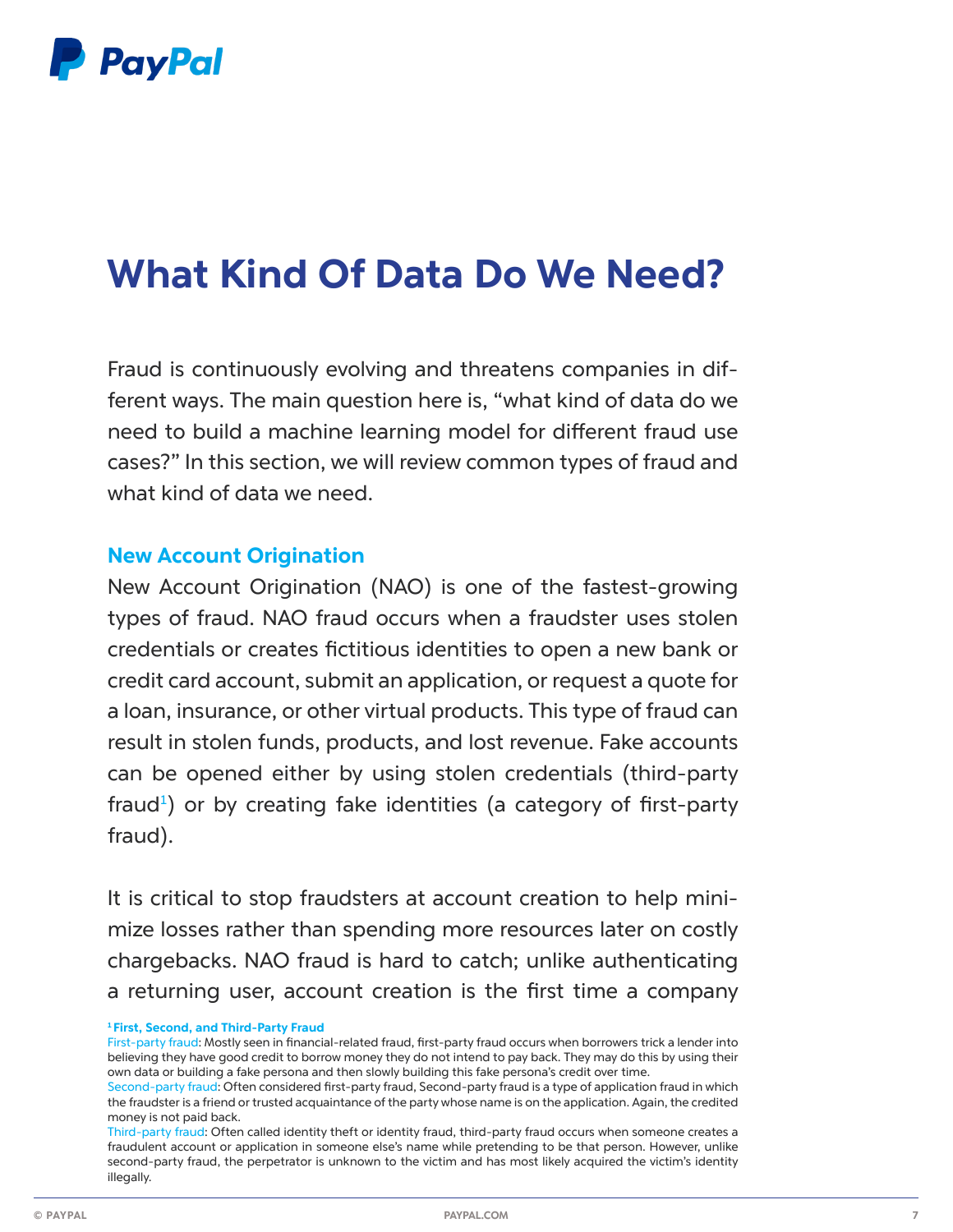

sees the new client, and there is nothing to compare them to. At the time of account creation/enrollment, the interaction of the fraudsters is minimal with the system. Therefore, it is challenging to detect a fake user at signup in real-time.

PayPal helps enable organizations to build scoring machine learning models to automate this detection process. To develop models and rules that help identify fraudulent accounts, we heavily rely on device data, third-party information, session analysis, and information collected during the enrollment process. We build hundreds of signals on top of the device, email, IP, phone, user, and address information that feeds our model to help detect suspicious behavior. We can create a signal to help detect a mismatch between a user's real and stated location, or abnormal phrases when typing familiar information such as a first and last name. We also leverage third-party data for rate risk factors around the identity attributes for authentication purposes:

- **• Device Fingerprint**: Uniquely identify a desktop, tablet, or mobile device used to create a new account based on browser type, device type, browser language, or operating system (OS), among others with Device Recon.
- **• Identity Scores**: Get risk scores and reason codes instantly to help prevent fraudulent users from creating accounts using synthetic or fake identities.
- **• Financial History**: Incorporate users' financial credibility into the scoring or Early Warning. The more history there is, the better the results.
- **• Public Records**: Reverse lookups on addresses, names, and phones.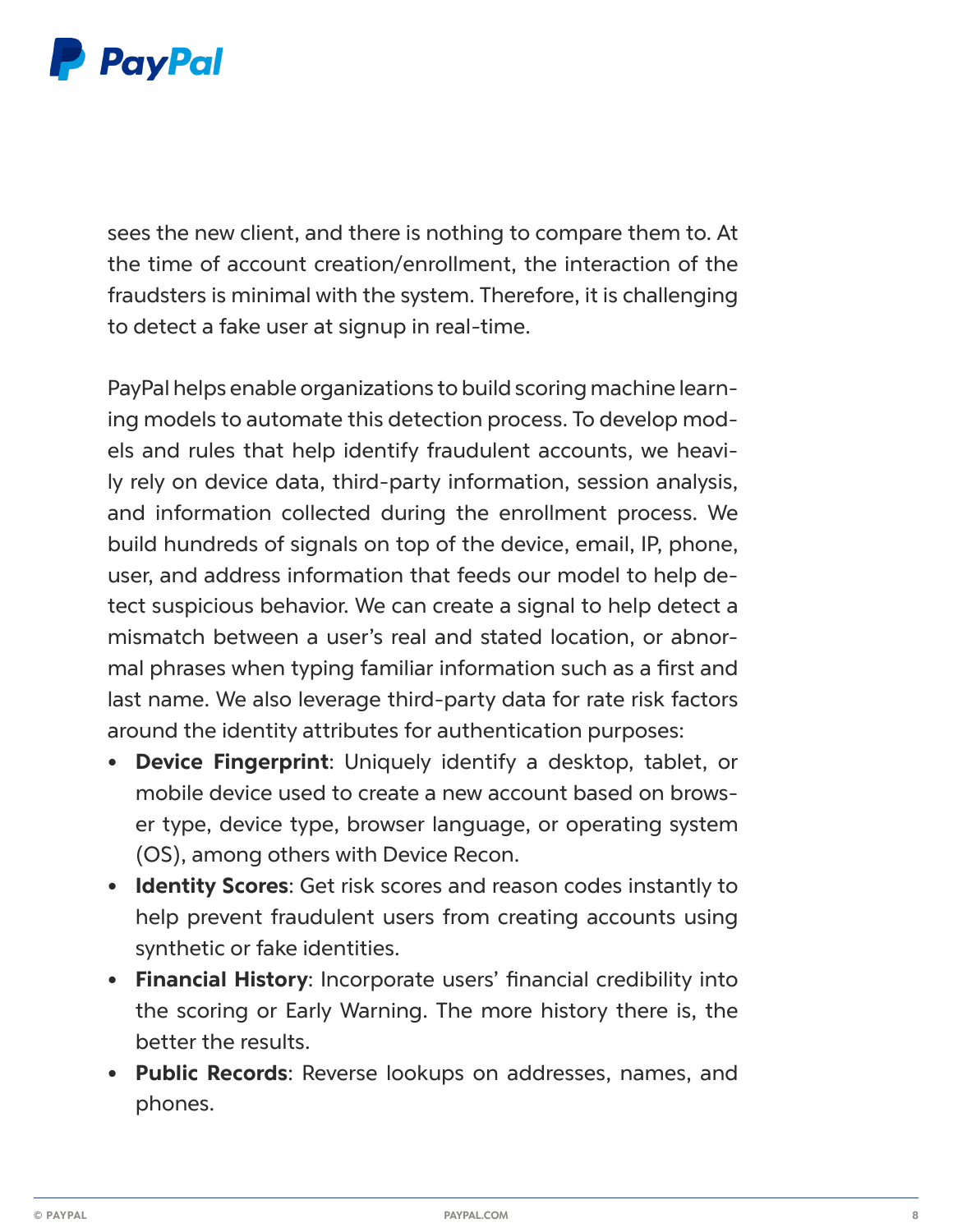

**• Email Address**: Identify if the email used to sign up for the new account is risky or blacklisted by comparing it with external databases.

Some third-party sources provide data points that can be used for authentication purposes.

#### **Account Takeover**

Account Takeover (ATO) occurs when an unauthorized person acquires a legitimate user's sensitive logon data to gain access to an existing account that does not belong to them, and changes account details such as login credentials or personal information. A successful account takeover attack can lead to fraudulent transactions, unauthorized shopping using a victim's compromised account, or illegal transfers to other accounts. With access to a legitimate user's account, the perpetrator can steal confidential information, such as their driver's license or Social Security number, and can pretend to be that person or sell the information to other criminals.

While there are multiple reasons behind why an account is taken over, more often than not it is for monetary gain. The direct cost of an account takeover is evident, from fraudulent transactions and bank transfers to the purchase of goods through a compromised ecommerce account. The are many consequences for businesses affected by ATO, but the most damaging ones are increased chargebacks, increased customer transaction disputes, loss of customer trust, customer churn, and brand damage. Often, without a customer claim, a company may not realize ac-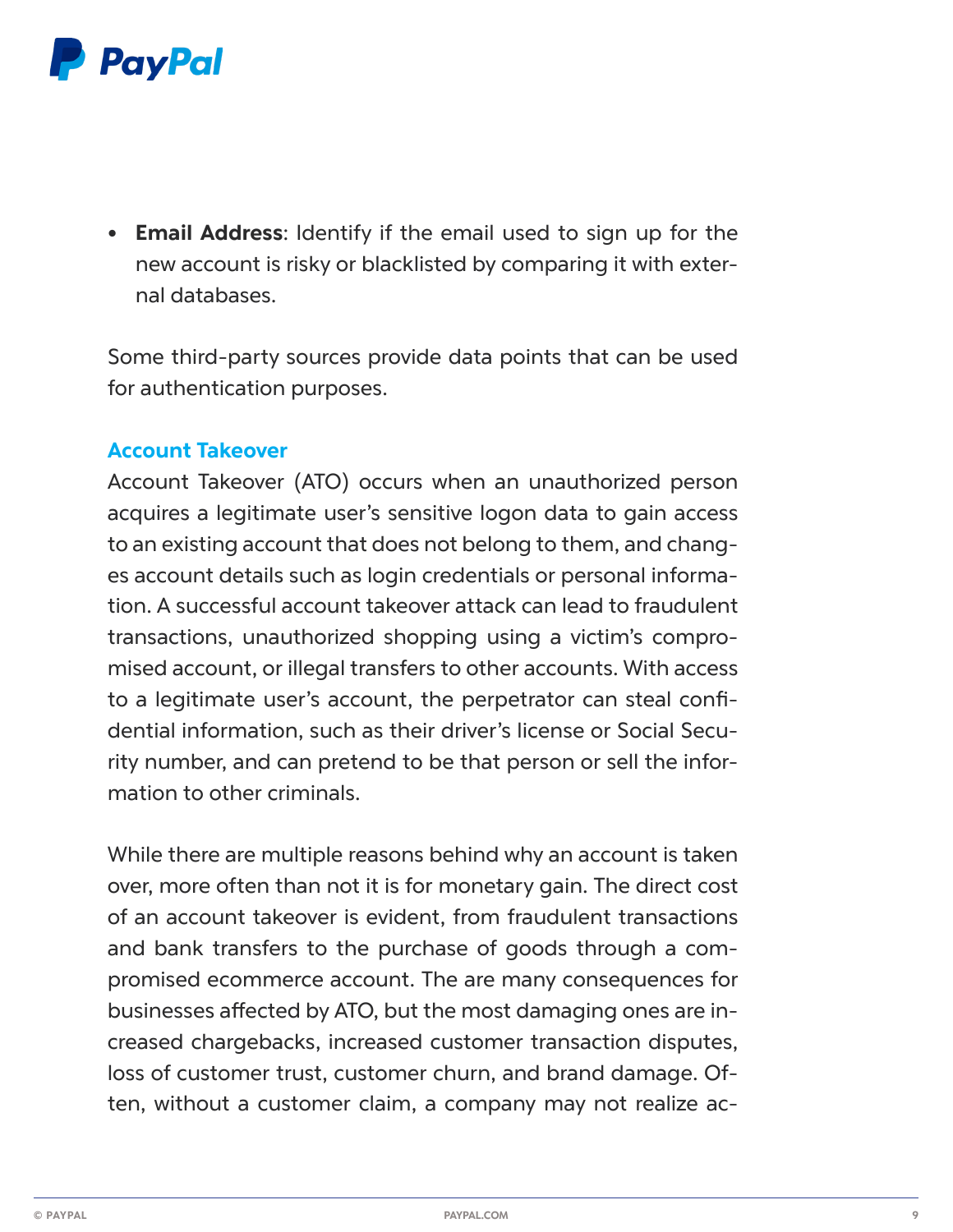

count takeover has occured.

Account Takeover affects multiple account types and various ecommerce transactions. Credit card, checking, savings, and brokerage accounts are at risk for account takeover, which can start days, weeks, or months before a customer becomes aware of fraudulent activity. We need to be proactive instead of reactive to achieve account takeover detection and prevention. An account takeover solution must detect activity or other signals that are abnormal for a user before the takeover happens, such as trying to access an account several times in a short amount of time, or thousands of new accounts created from the same IP, location, or type of device.

PayPal applies machine learning models and rules to assess users' behavior patterns in real-time to detect if they are acting consistently, or if their behavior points to malicious intent. Key data points that help reveal fraud include device, email, IP, phone, transaction, and user information. We create hundreds of signals to capture high-risk activity, such as the number of times an email, phone number, or password associated with an account are changed in a day. We can create a signal to count the number of login attempts, triggered if thousands of username and password combinations are tested each second. We can also create a signal that triggers if the number of login attempts is higher than usual for this user or across an industry. Additionally, we can check if an account holder made similar changes in the past or made changes to the account that matches a pattern of account takeover. Third-party data helps us to check if the new informa-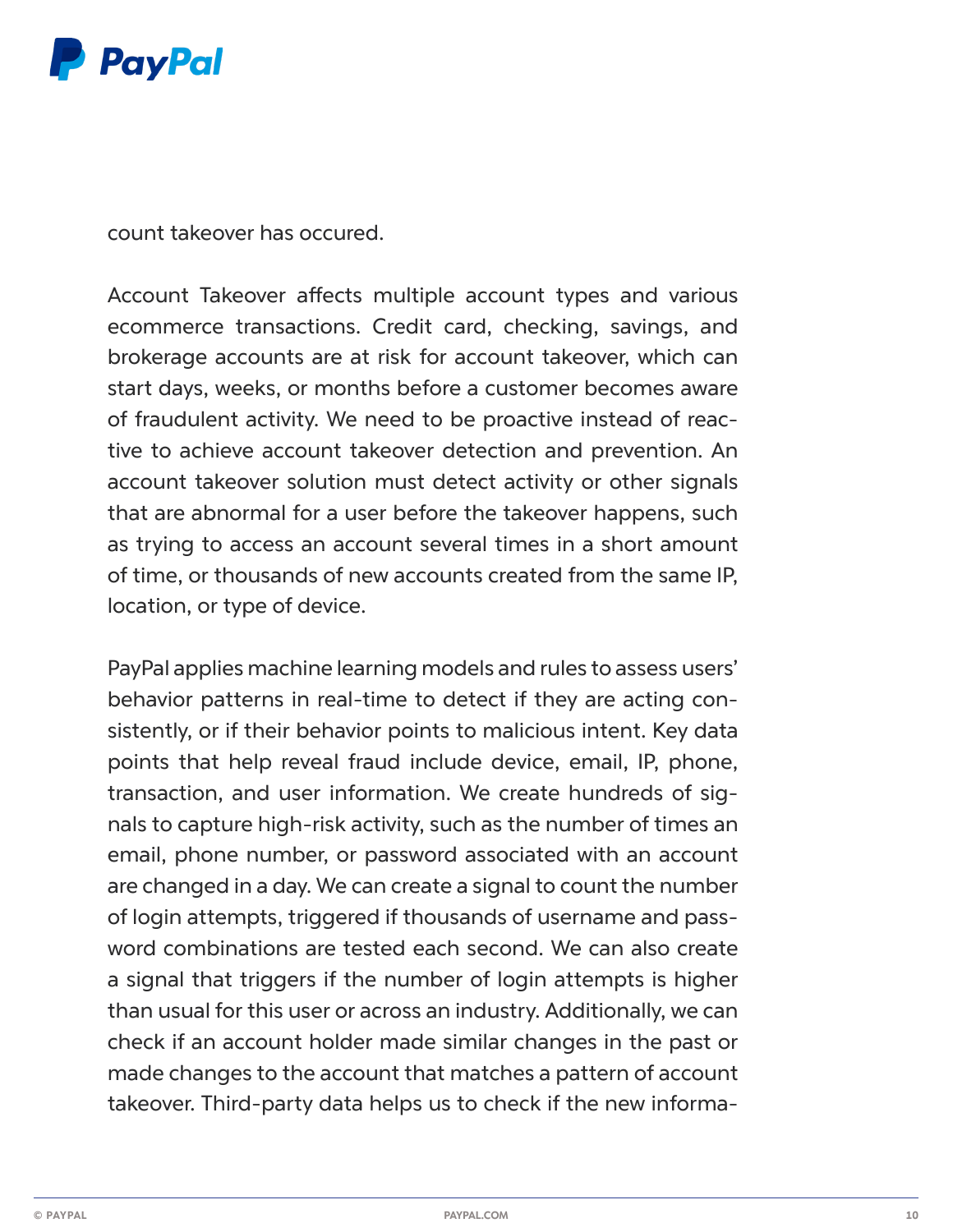

tion being added to an account—such as an email or phone—has a history of being high-risk. Third-party data also helps us to uncover multiple high-risk changes:

- **• IP Geolocation**: Identify the geographic origin of a login based on the IP details of the user's browser.
- **• Device Fingerprint**: Uniquely identify a desktop, tablet, or mobile device based on the browser type, device type, browser language, OS, etc.
- **• Public Records**: Reverse lookup of addresses, names, and phones to validate the user logging in.
- **• Proxy Detection**: Recognize when hackers are trying to bypass geolocation controls by using proxies to spoof their IP address.

#### **Transaction Fraud**

Transaction fraud is one of the most common types of fraud. In the payments industry, transaction fraud occurs when a fraudsters illegally uses a credit card/card number without the real cardholder's knowledge. Once a cardholder sees a transaction they did not make on their credit card statement, they have the right to dispute the charge by contacting their bank. The bank or credit card company conducts an investigation and returns the money to the cardholder.

Payment fraud is a fraudulent or unauthorized transaction completed by cyber-criminals. Fraudsters sometimes initially make several small transactions to make sure a stolen card has not been blocked before using it for a large transaction. In some cases, they will attempt a large initial purchase. The machine learn-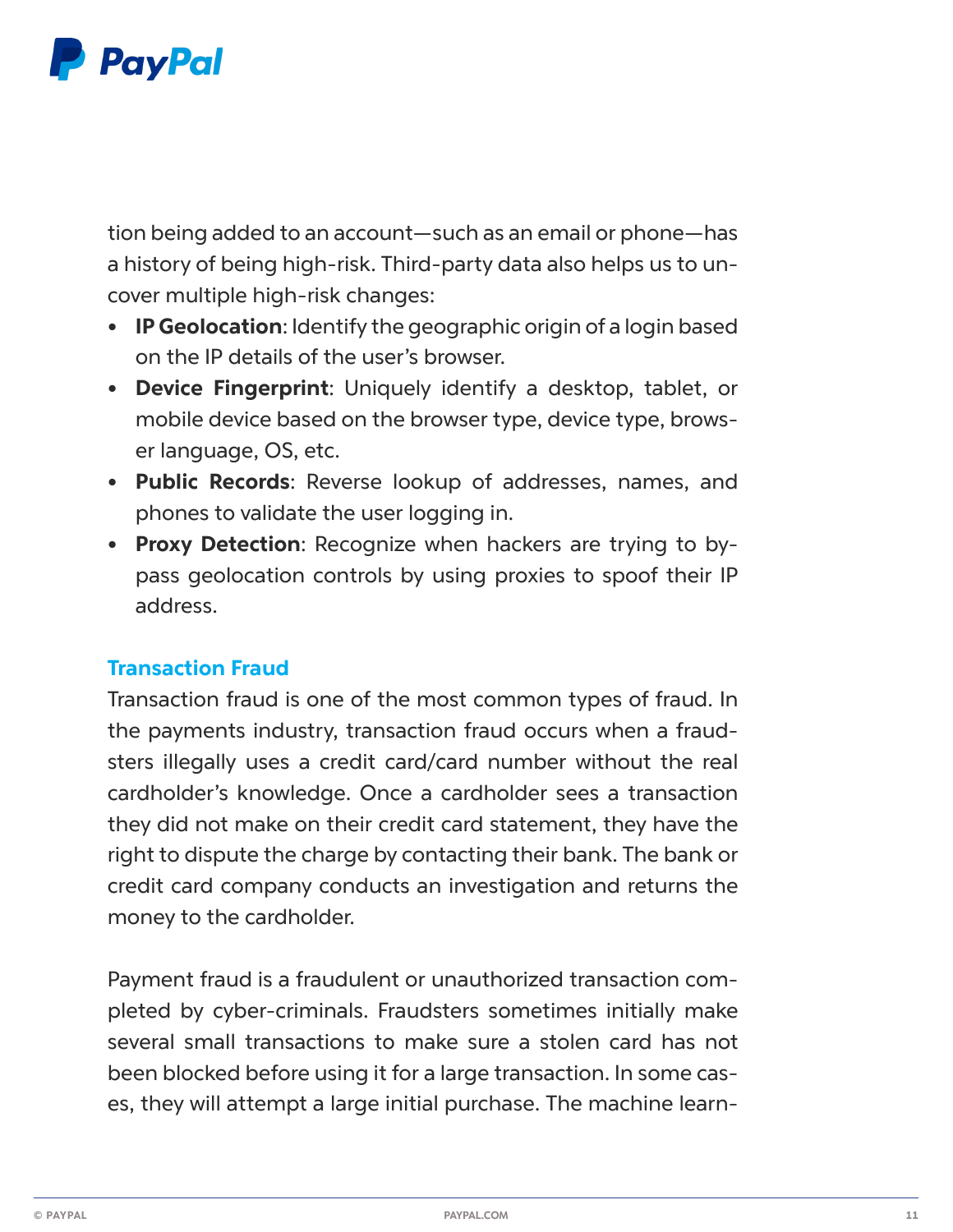

ing model can detect these kinds of patterns by comparing them to the genuine user's spending behaviors.

At PayPal, we look at a wide variety of information, such as transaction, device, email, IP, phone, user, and address data to help detect whether a transaction is legitimate. We create signals to help us identify suspicious transactions, like a shipping-billing address mismatch, unusually large orders (e.g. a large number of items or a large number of the same item), using different cards for multiple orders with the same shipping address, ordering rushed or next day shipping, or trying different expiration dates after the initial decline. While these are not necessarily suspicious on their own, they, along with other red flags, help us to detect suspicious behavior. By linking transaction information to additional third-party data, we can help businesses spot anomalous behavior and identify high-risk indicators in real-time:

- **• IP Geolocation**: Identify the geographic origin of a login based on the IP details of the user's browser.
- **• Issuing Bank Data**: A Bank Identification Number (BIN) identifies the institution and their location to prove the authenticity of the card used to make transactions.
- **• Device Fingerprint**: Uniquely identify a desktop, tablet, or mobile device based on browser type, device type, browser language, and OS, among others with PayPal data.
- **• Proxy Detection**: Recognize when hackers are trying to bypass geolocation controls by using proxies to spoof their IP address.
- **• Email Address**: Identify if the email used for the transaction was recently created, risky, or blacklisted by comparing it with external databases.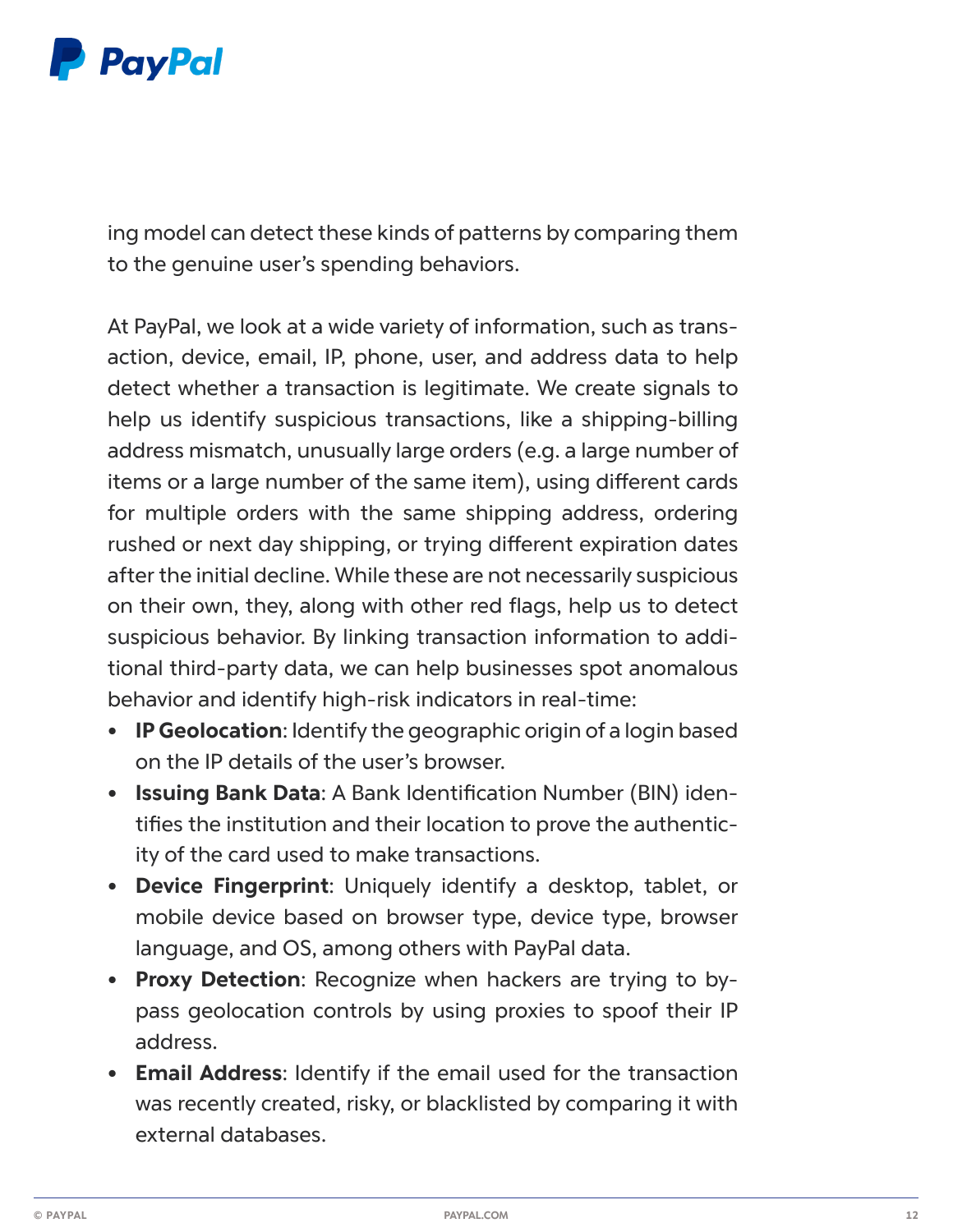

### **Deposit Banking**

Fraudsters exploit the channels designed to improve customer experience, gathering details on financial institution operations to defraud a bank.

#### **Mobile Remote Deposit Capture**

Mobile Remote Deposit Capture (MRDC) is a kind of check deposit fraud where consumers can deposit a check by simply taking a photo of it with their mobile phone. The ability to deposit checks via mobile devices is one of the most sought-after mobile banking app features. While not as prevalent in the medium-to-largesized banks due to existing solutions like EWS and MiTek, newer challenger banks are facing increased challenges due to people double-dipping or even triple-dipping their checks as a result of current check clearing practices. Understanding a user's behavior, such as the time they usually deposit, thier location, device, and other characteristics helps detect MRDC fraud.

A platform will be configured to analyze each transactional event specific to MRDC. The event will be analyzed based on current IP, device, and transaction (amount, time, frequency, etc.) data collected and then compared to previous events. The event is then scored using a set of transactional rules, along with one or more machine learning models. The results of this scoring will be used to define auto-decisions, which may include recommendations such as "accept," "reject," and "review" transactions before the money is moved.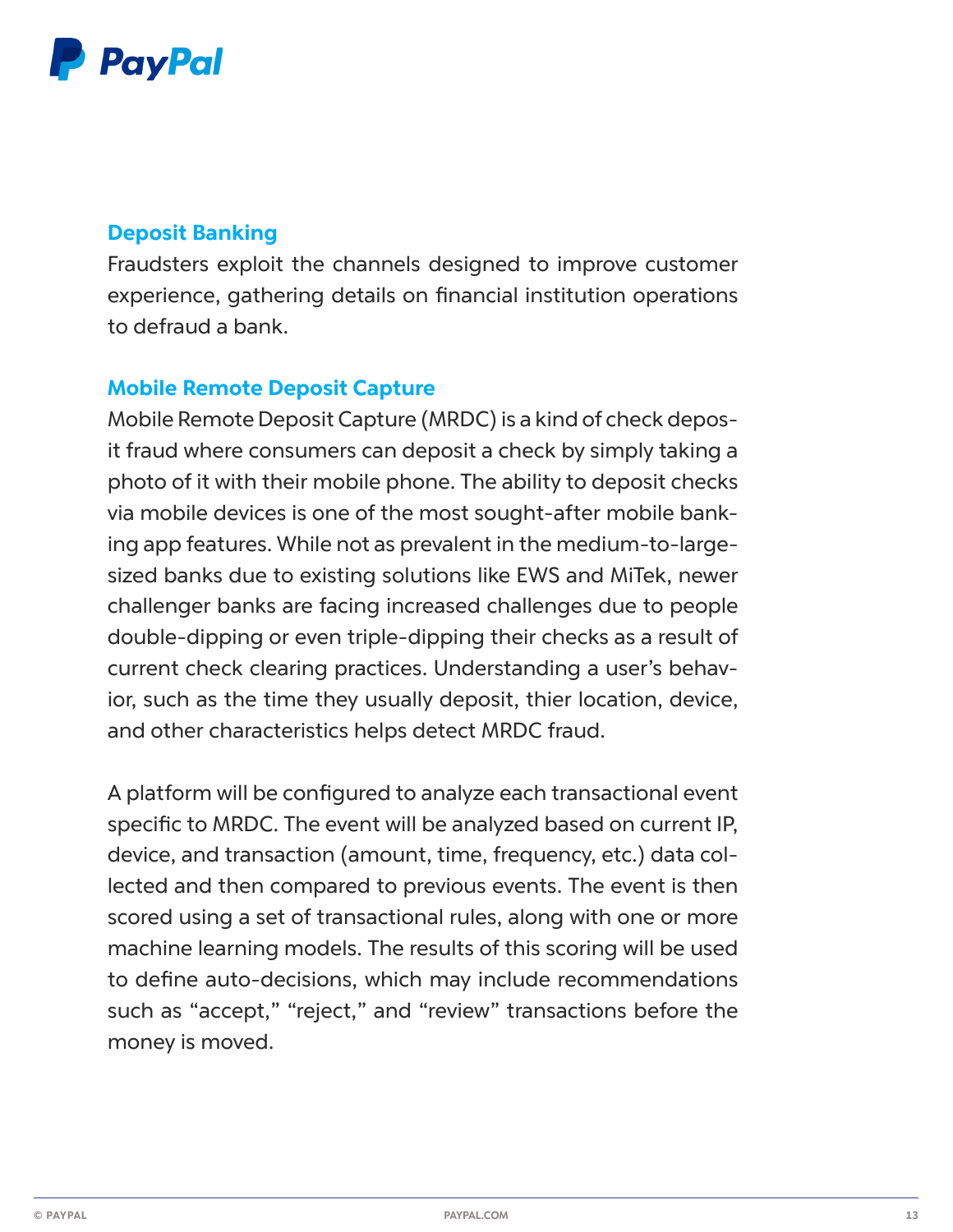

#### **Card-Not-Present Fraud**

Card-Not-Present (CNP) fraud is another type of fraud that includes telephone, fax, Internet, and mail-order transactions where the cardholder does not physically present the card to a merchant. Most CNP fraud involves the use of card details that have been obtained through skimming, hacking, email phishing campaigns, or telephone solicitations. Since both the card and cardholder aren't physically present, it can be difficult for merchants to verify the purchaser's identity. The two most commonly used methods for authenticating online transactions are card verification numbers (CVN) and negative lists (also known as blocklists). The address verification system (AVS) is also an effective way to verify the address of the person claiming to own the credit card. The system checks the billing address of the credit card provided by the customer with the address on file at the credit card company.

#### **Card-Present Fraud**

A transaction is only considered as card-present (CP) if payment details are captured in-person at the time of sale. This type of fraud may involve the use of the actual stolen card or a fraudulent duplicated card made using a genuine card's number and magnetic stripe information. CP fraud is theoretically more straightforward to prevent than CNP fraud because the merchant has the opportunity to examine the credit card and a customer's behavior for signs of suspicious activity.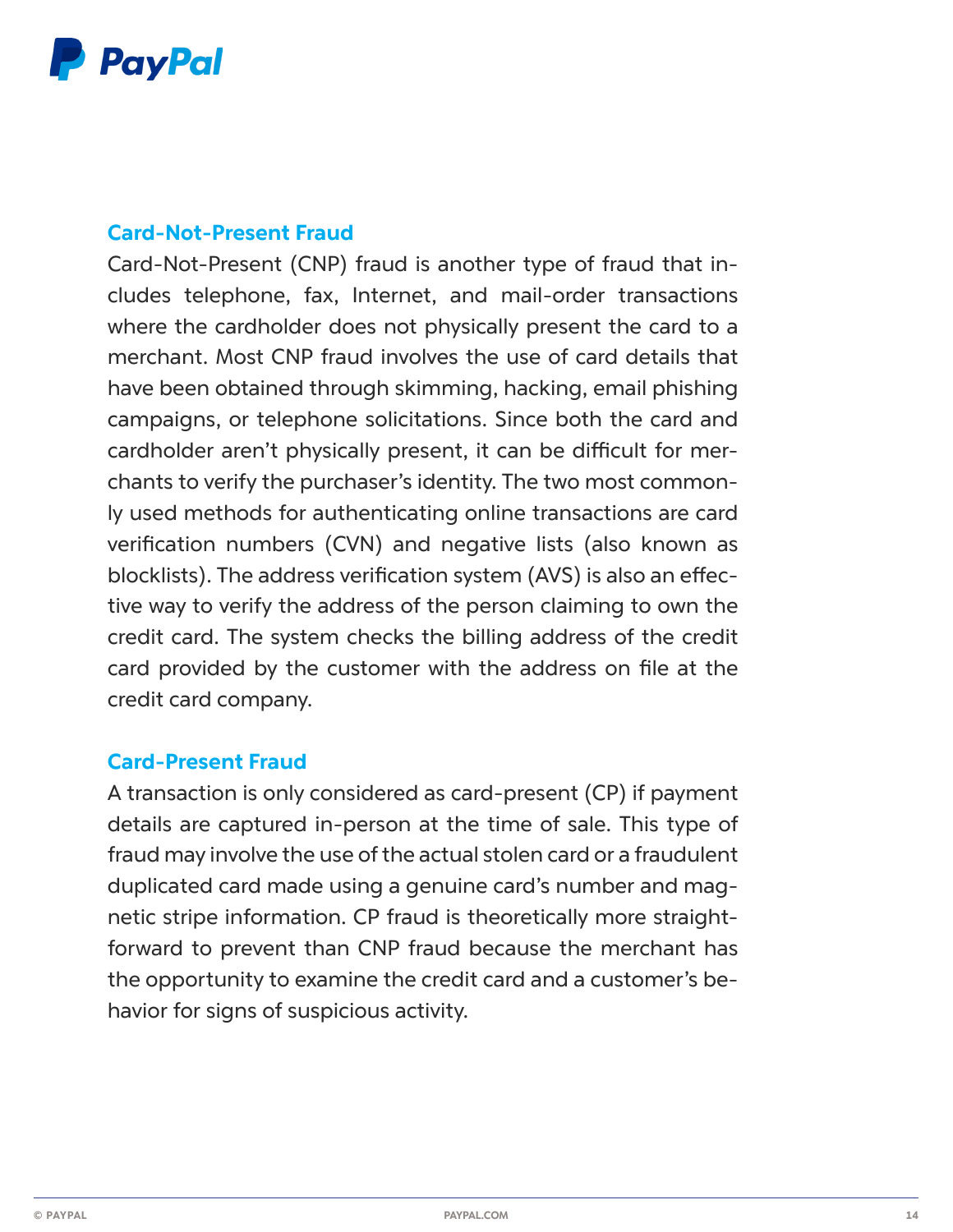

#### **Automated Clearing House**

Automated Clearing House (ACH) transactions are electronic fund transfers between bank accounts using a batch processing system. It is a popular alternative to paper checks and credit card payments. ACH fraud occurs when unauthorized funds are transferred into a bank account. This fraud can occur if someone gets access to an account holder's account number and bank routing number. The funds can then be used for fraudulent activity, potentially leading to a significant loss for both consumers and businesses.

#### **Wire Transfer**

Wire transfer is an electronic transfer of money like ACH payments, but it is generally faster. Wire fraud can take place in the form of account take over or first-party fraud. The quick payment clearing time, which is much faster than ACH or checks, makes this method particularly attractive to fraudsters. Unlike ACH, funds cannot be reversed in case of wire fraud.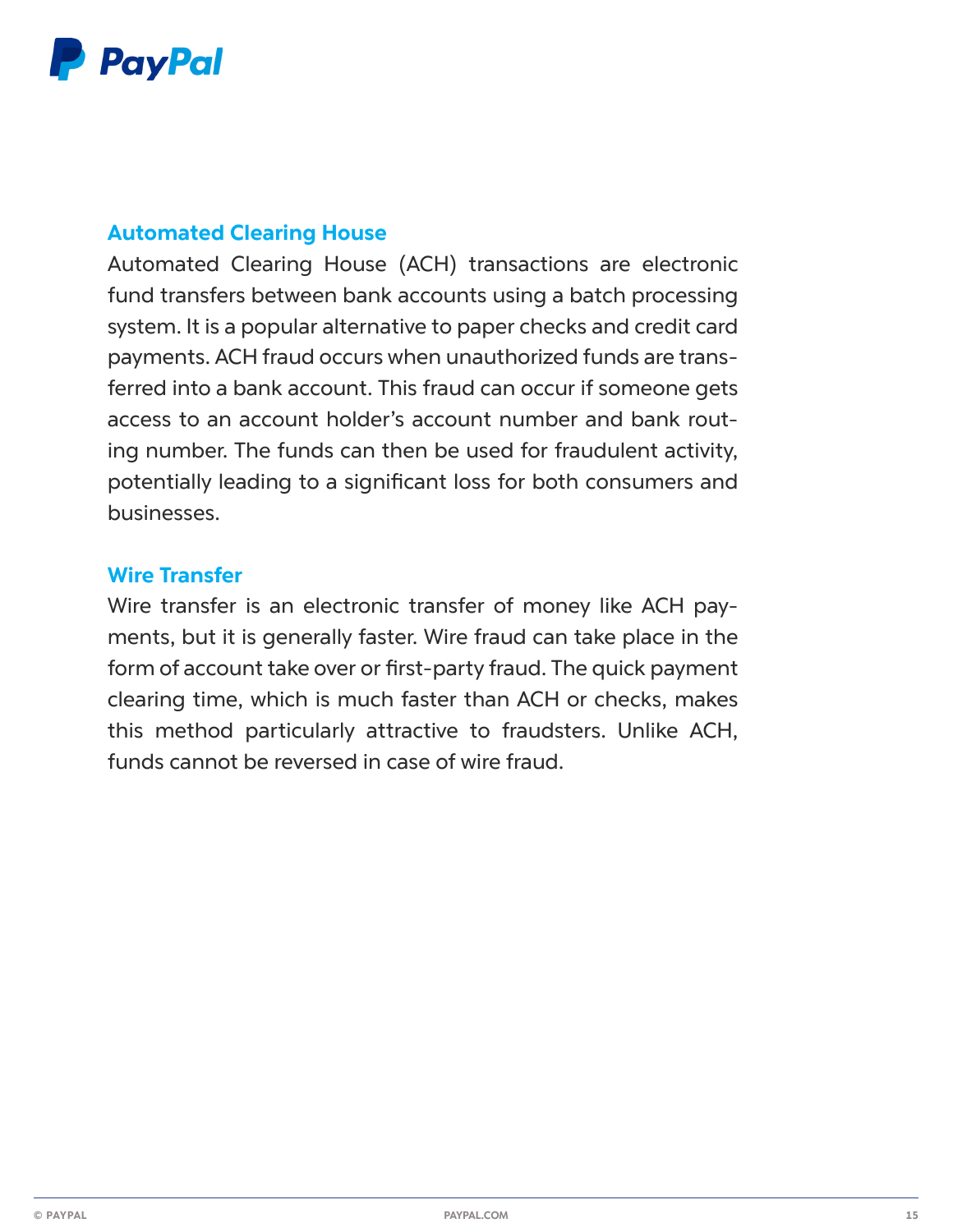

## **How Much Data Do We Need?**

"How much data do we need?" is probably the most common question asked when building a machine learning model. Unfortunately, there is no easy answer to this question. Our usual answer is "as much as possible" because the more data we have, the better we can identify the structure and patterns that are used for forecasting. The quality and amount of training data is often the single most dominant factor that determines the performance of a model. How much training data do we need to train a model? The answer is that it depends on different factors, including the use case we are trying to solve for, the level of desired performance we want to achieve, the input features we have, the noise in the training data, the noise in our extracted features, and the complexity of our model, among others. We describe the most important factors that affect the quantity of data needed for the model:

#### **Labeled Data**

Supervised machine learning models are successfully used to respond to a whole range of fraud use cases. However, these models are data-hungry and their performance relies heavily on the size of training data available. Supervised Learning is based on the availability of high-quality labeled data. We need to mark fraudulent behavior in historical data to be able to train our model to identify similar fraudulent patterns in the future. To put it more technically, labeling our training data gives a model the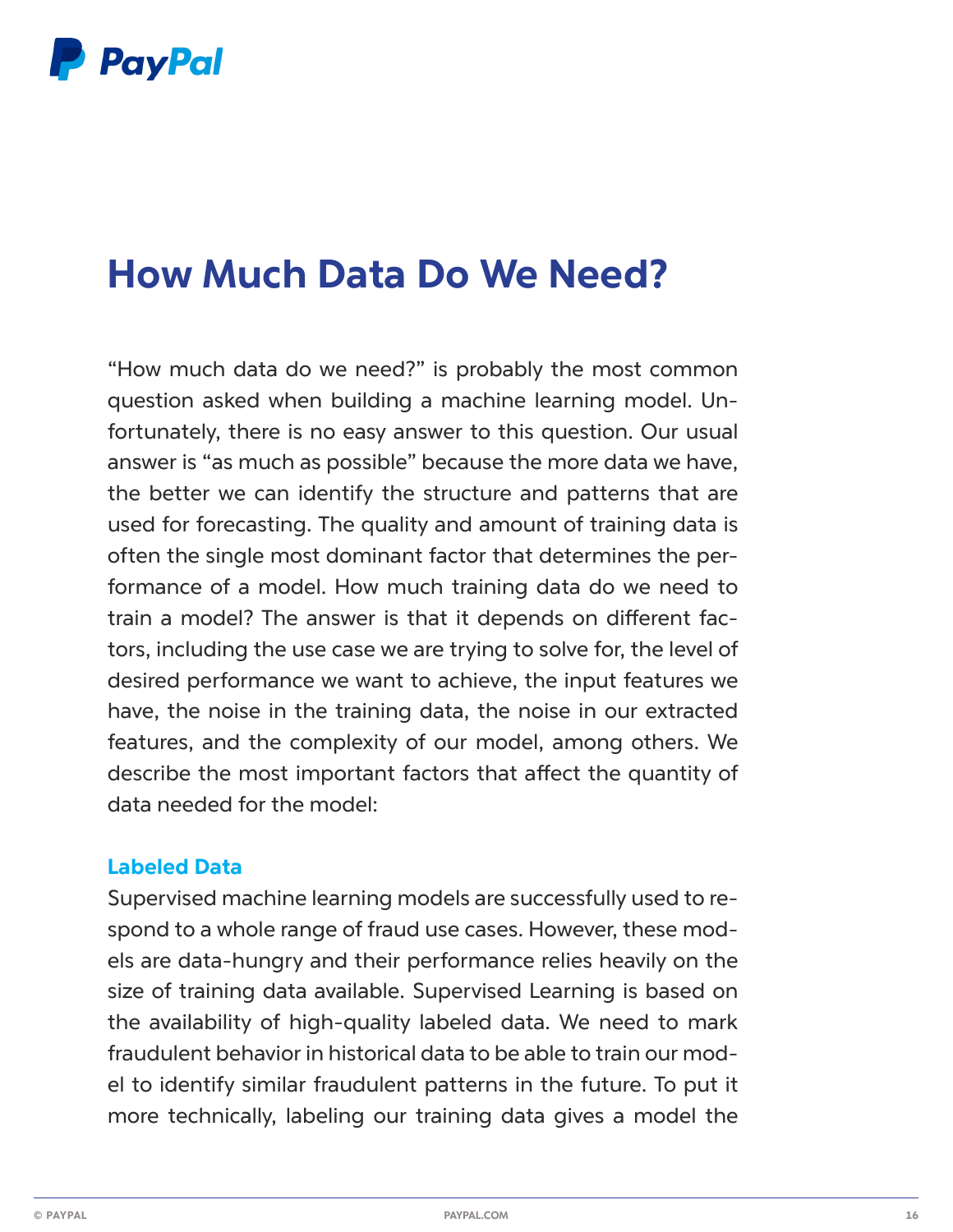

ability to correctly predict, classify, and otherwise analyze data to help generate a meaningful output. It is hard to determine how many "bad" labels we need to have a high-performance machine learning model, but the rule of thumb is that we need at minimum between 1000 and 5000 examples of bad transactions. Again, the more data we have, the more advanced the machine learning model we can develop to help identify complicated fraudulent patterns.

#### **The Number Of Input Features**

One of the most important factors is the number of input features. The more complex the problem, the more data we need. Generally, the more dimensions data has, the more data we need. By increasing the number of features, the complexity of patterns in the data set increases, and we need more data to detect these patterns. In the fraud domain, we use high dimensional data sets to train a model. At the transaction event, we may have around a hundred raw data points and we can build thousands of features on top that help describe a user's behavior. Therefore, there is an exponential increase in the difficulty of the problem as the number of input features is increased and we need more data to find the patterns. It is always necessary to have more records than features. As data exhibits a lot of random variation in the most practical of applications, it is usually essential to have many more records than features. From a purely statistical point of view, it is always required to have more observations than parameters.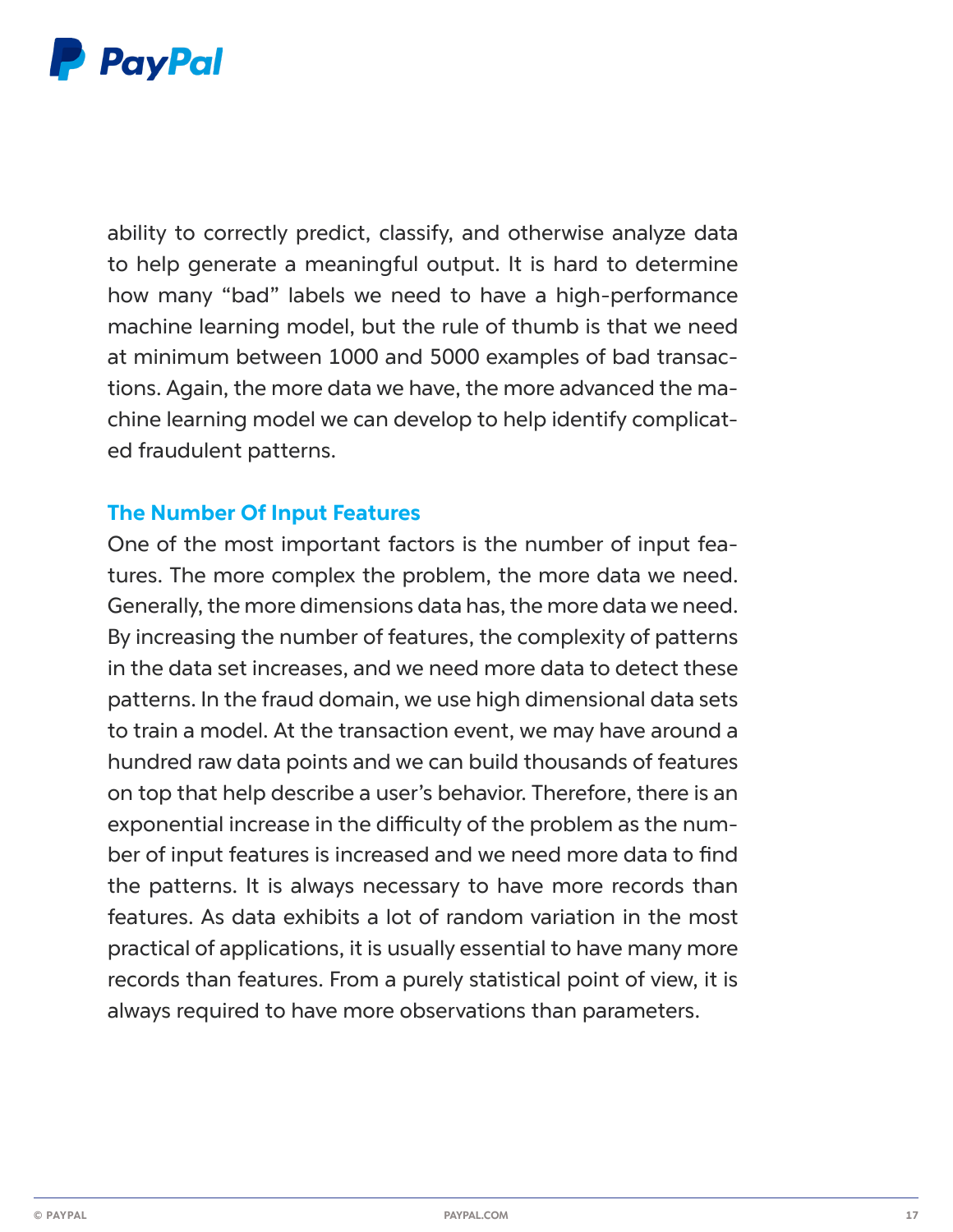

### **The Complexity Of The Machine Learning Algorithm**

Another factor is the complexity of the learning algorithm that you are going to use for a given problem. The amount of data you need also depends on the complexity of your chosen algorithm. Typically, detecting a fraud pattern cannot be easily separated by a single line between fraudulent behavior and good behavior. We need to select a more robust classifier, such as random forest to identify the complex relationships. Generally, a model with higher dimensional data (high number of features) requires more training data to train appropriately. Increasing the volume of data can help improve our machine learning model and keep it up to date while training it for our business purposes. Algorithms can continue to improve in skill as we give them more data. It depends on the problem: the more complex it is, the more data you need.

#### **Comprehensive Data Set**

In a machine learning model, we tune a function to map input data to output data. The mapping function will only be as good as the data we provide it to learn from. There needs to be enough data to reasonably capture the relationships that may exist between both input and output features. Machine learning is a process of induction, and a model can only capture what it has seen. If your training data does not include edge cases, they will very likely not be supported by the model. For example, when we want to train machine learning models to recognize fraudulent behavior among all transactions, we will need information from both good and bad events from many transactions to create an advanced fraud detection machine learning model.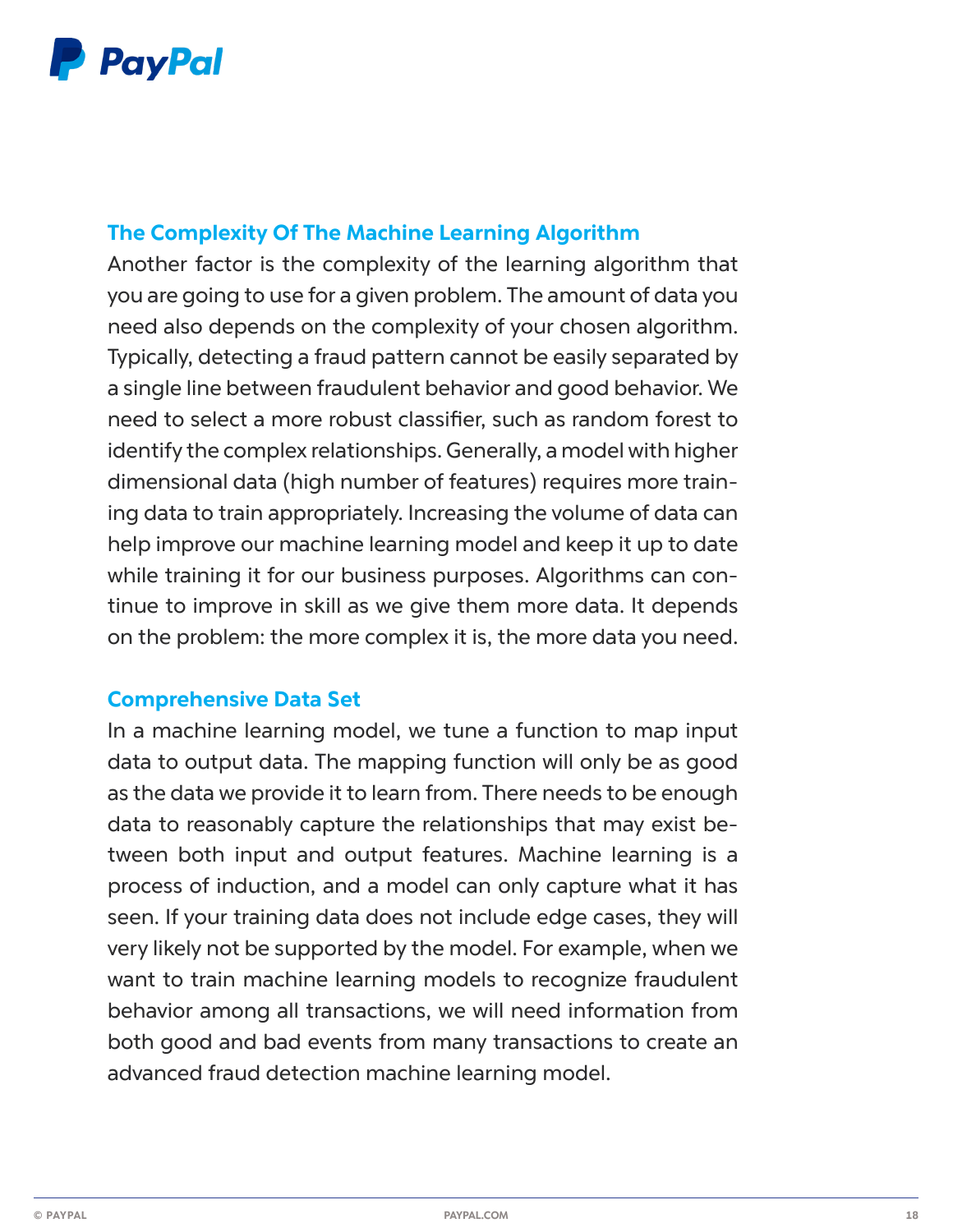## **P** PayPal

#### **Seasonality**

The amount of data also highly depends on the time frame of historical data. If there is seasonality in the data set, we will need a large enough amount of data to see a full cycle of a pattern. A machine learning model is designed to describe the way data changes; therefore, we need enough data points to capture these changes. Having a short time frame significantly complicates the development and verification of models intended to produce seasonal behaviors. What may be irrelevant when we have a lengthy time frame can be very important for short data samples. The historical data we are using for modeling should represent the actual traffic flow in real-time. For example, having one million data records from the last three months is more helpful in detecting meaningful patterns than just having on week's worth of records. The rate of data depends on the use case(s); however, as previously mentioned, historical data should be enough to capture the full cycle of fraudulent patterns.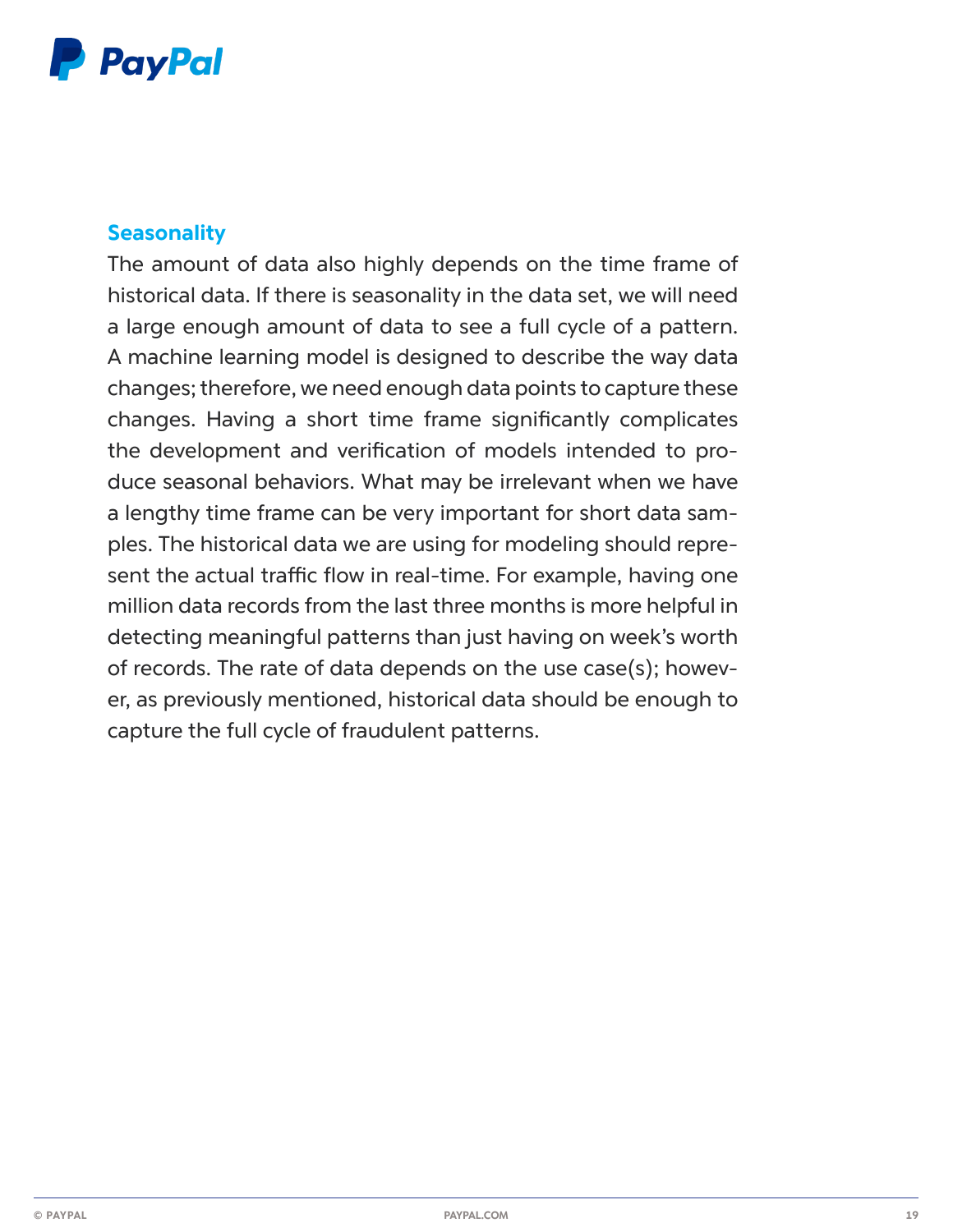

## **Conclusion**

Machine Learning requires a large amount of data to train algorithms. The more data you have, the more advanced machine learning model you can develop. The availability of adequate data accelerates the process of training and identifying more meaningful patterns, and as a result, a model will be more accurate and robust for further predictions.